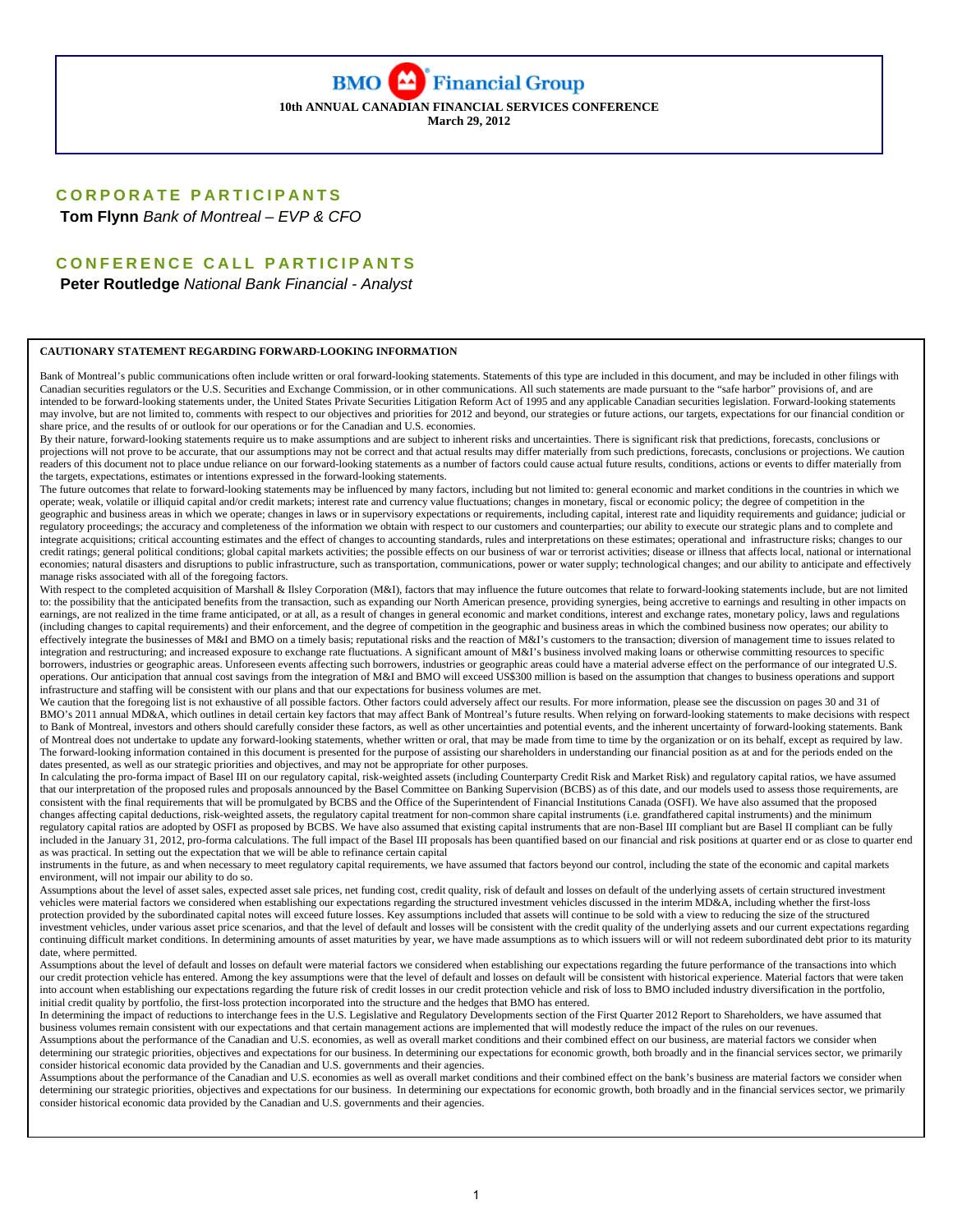## **PRESENTATION**

### **Peter Routledge** *- National Bank Financial - Analyst*

To my right, we have Tom Flynn. Tom is Executive Vice President and Chief Financial Officer of Bank of Montreal. He was appointed to his current position about one year ago in March 2011.

He's been with BMO Financial Group since 1992, worked in the Investment Banking group and then for a time was Treasurer and Chief Risk Officer. He's also Chair of the Board of Holland Bloorview Kids Rehabilitation Hospital and has an MBA from Ivey School of Business at the University of Western Ontario. Tom, thanks for joining.

Tom, just to kick off, what key messages would you like folks to take away from today's session?

### **Tom Flynn** *- Bank of Montreal - EVP & CFO*

Thank you, Peter. It's good to be here in Montreal. I'll make a few brief comments and leave with three key messages that we think make BMO an attractive investment right now.

The first is that we feel good about our business in the United States. And we do have a larger US business than the average of the other Canadian banks. We did a large acquisition that closed in the middle of last year, and that acquisition is going better than expected on the synergy side. From an income perspective, we're accretive basically in the first quarter versus expecting to be accretive at the beginning of the second year.

We feel good about the retail business, which with that acquisition is twice as big as it was and far more competitive; feel good about the markets that we're operating in, which are doing well from an economic perspective and are large. The Midwest markets that we operate in have a GDP that's actually bigger than the Canadian GDP and an unemployment rate lower than the overall US growth rate. So, the economy's doing well.

And then lastly in the US, our capital market business, where we've been investing, we think has upside as the investments that we've made in people start to pay off in a better environment.

The second message is that, with the acquisition of M&I and lower growth in our capital market business, our business mix is now skewed towards the retail side. It's more than 75% retail; In Q1, it was 80% retail from a revenue perspective, and the shift that we've done over the last four to five years has been deliberate, and we feel good about it. Canadian retail business, we think will do well, we have invested in it, and we're overweight in commercial, which we think is a good place to be at this point in the cycle.

And the last point would be that we started the year with a good first quarter. Net income was \$1.1 billion, adjusted income \$972 million, which was up 19% from last year. EPS was up 18% from last year at \$1.42. And those strong results reflect the business is doing well executing on their strategy.

And with that, happy to take questions.

#### **Peter Routledge** *- National Bank Financial - Analyst*

All right. I'm going to start with just talking about the Canadian retail business. And Bank of Montreal's 2.99% mortgage product is a popular one and so popular in fact your competitors have been commenting on it today and yesterday and used words like it's a hypercompetitive market and that there are low to negligible margins in the Canadian mortgage business and cite the BMO product as illustrative of that.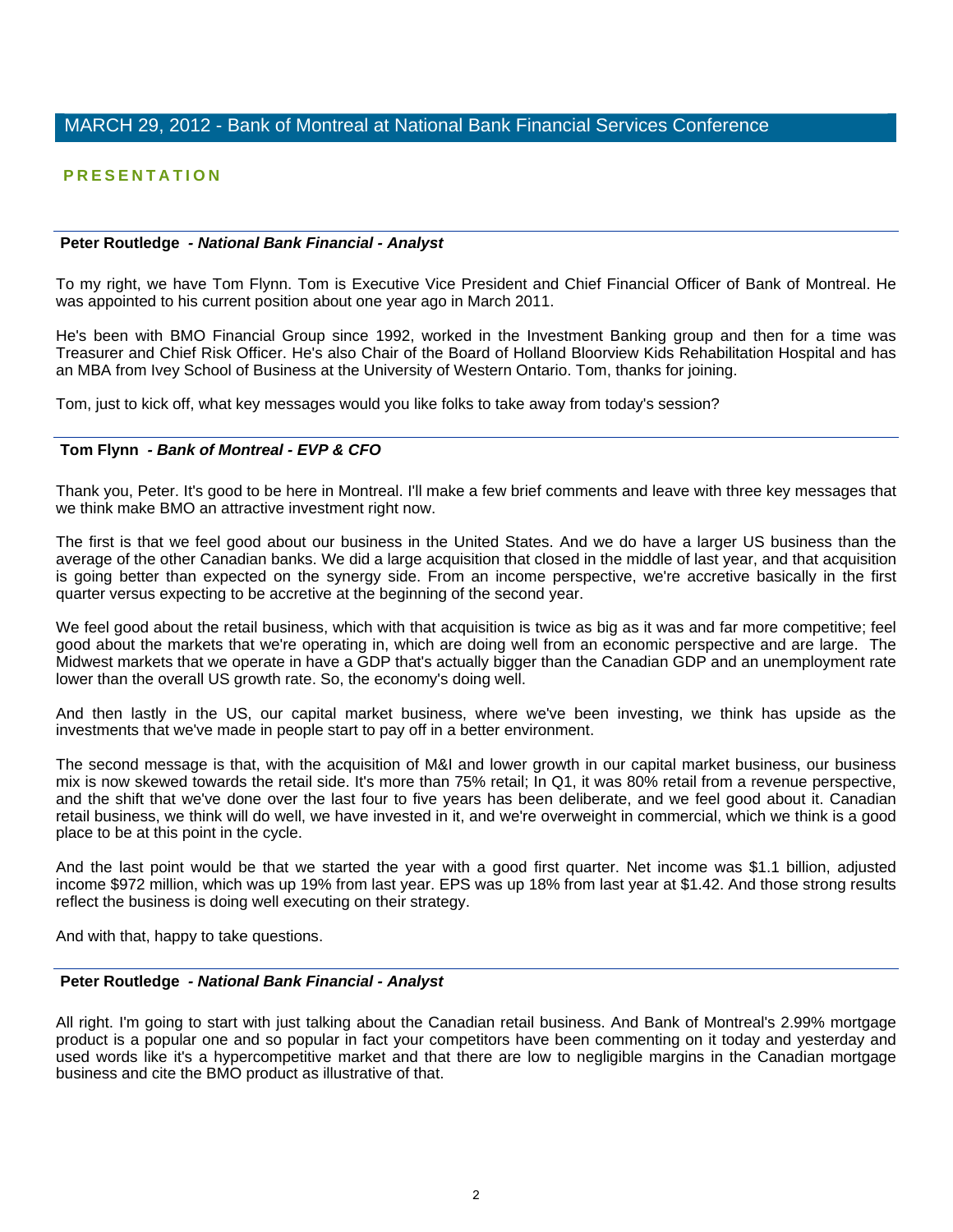And I suspect that, if you were to peel back the layers on that product, it might be an overstatement, at least in your view. So, maybe give us your thoughts on the 2.99% product, what it is and what it isn't.

### **Tom Flynn** *- Bank of Montreal - EVP & CFO*

Sure. So, I think I'd start by saying that, as we see it, it's not a 2.99% product, even though I take it that some of our competitors have characterized it in that way. We see it as a good product for people who have a mortgage that they want to pay off in a quicker period of time. And the product has a rate of 2.99% and an amortization period of 25 years, which is shorter than the normal amortization period.

And so, it's a great product for someone who has the capacity to pay their mortgage down more quickly, which is a good thing from a personal financial perspective, which is an important thing, given the overall state of Canadian consumer finances.

We're actually quite happy that we've got people's attention, and we're happy to have people talking up our product, and we're happy to have the volumes that we see coming through the door with the product. So, the product to me has gotten more attention than expected, which has been a positive thing. And we're encouraged by the volumes that we see.

The product is absolutely profitable. And it's nicely profitable. And we're comfortable with the financial returns. It was offered for a fixed period of time. So, we launched it three weeks ago when we issued a press release last night, saying that the product was being removed from the market on schedule. So, it was a short-time offer that was out there to stimulate some interest, stimulate some demand, stimulate some traffic, and we think we succeeded in doing that.

And one of the things about the product is that, although the rate is low, the payments are actually relatively high because of the short amortization period. So, the product is a great product for someone who's looking to refinance a mortgage. And we have a mortgage share that's less than one-fifth of the market.

And so, it's been a good product in terms of generating interest from people who have mortgages that are up for renewal from other banks. And it's a nice product for someone who has a capacity to handle the higher amortization.

## **Peter Routledge** *- National Bank Financial - Analyst*

Are there LTV limits on it?

## **Tom Flynn** *- Bank of Montreal - EVP & CFO*

Nothing unusual, no.

## **Peter Routledge** *- National Bank Financial - Analyst*

So, you would just walk in and either buy CMHC insurance or you have more than 20% down. Is that how?

#### **Tom Flynn** *- Bank of Montreal - EVP & CFO*

Correct. So, it's no different from a regular mortgage product in that regard.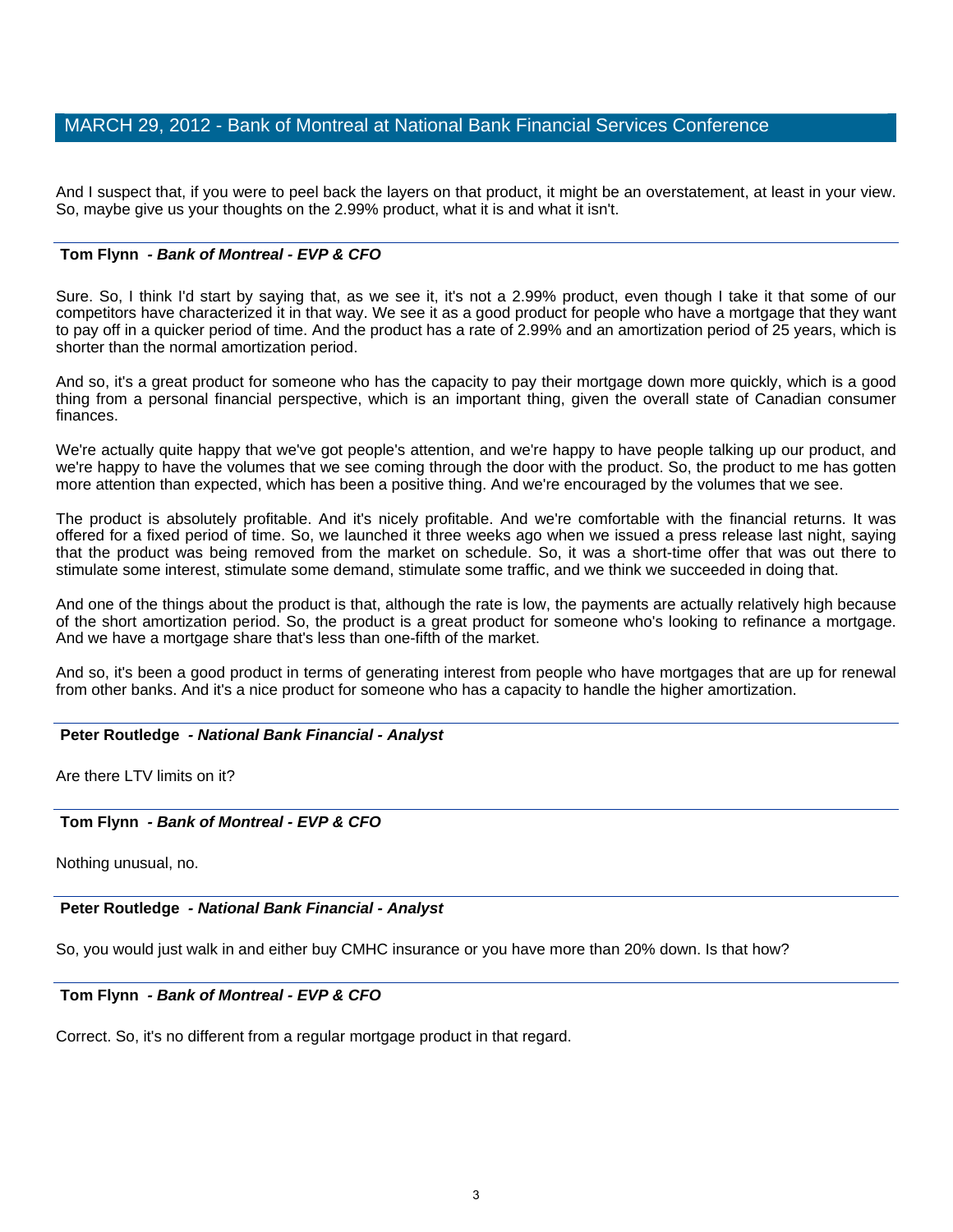### **Peter Routledge** *- National Bank Financial - Analyst*

Okay. And I'm wondering. To get the product, you've got to walk into a branch or?

### **Tom Flynn** *- Bank of Montreal - EVP & CFO*

Ultimately, you would have to walk into a branch. I do know that our call centers have been active talking to people about the product. But, ultimately, you would need to walk into a branch.

### **Peter Routledge** *- National Bank Financial - Analyst*

And I ask because it strikes me that there might be more to the game than just getting the mortgage, that getting someone happy with a reasonably priced mortgage product, who has the wherewithal to endure or take on a 25-year amortization, a short amortization period, might be the type of client you're after.

### **Tom Flynn** *- Bank of Montreal - EVP & CFO*

Yes, that's absolutely right. It's a product that has the features that we've described. Individuals need to have the capacity to make the payments on the shorter amortization.

And we do think that it's a good product from a customer acquisition perspective. And we're absolutely looking to take advantage of flow and the branches to cross-sell. So, that is all part of what we're looking to do with the product.

#### **Peter Routledge** *- National Bank Financial - Analyst*

Okay. All right. I'll take a minute and go out to the audience, see if we have any questions for Tom, either on this product, or we can touch on other issues. Okay. We'll keep going, Tom.

So, let's talk about your North American strategy and talk about it in that context. According to your last supplemental pack, BMO has about 922 branches in Canada, 675 in the US. Understanding this year's got to be a year of integration in the US, there is a stated intention to have as many branches in the United States as in Canada. So, that means there's 250 to go. So, assuming that you expand further in the US, geographically, where might that go to?

## **Tom Flynn** *- Bank of Montreal - EVP & CFO*

The focus geographically that we've had for expansion has been in the Midwest for the last 10 years. And Chicago is obviously the center of that for us. With the acquisition of M&I, we have a number two position in the Chicago market, number one position in the Wisconsin market, and number three position overall in the Midwest states that we compete in.

So, we've got strong positions in those core markets. And we do think that there's virtue in expanding in markets that we're either already in, building share in those markets, or growing in areas that are relatively close to the market and wouldn't have any intention of going to either coast from an acquisition perspective with something that was large because they're competitive markets. Although they're big markets, and for a bank of our size, we think we're better off to stick to the area that we compete in.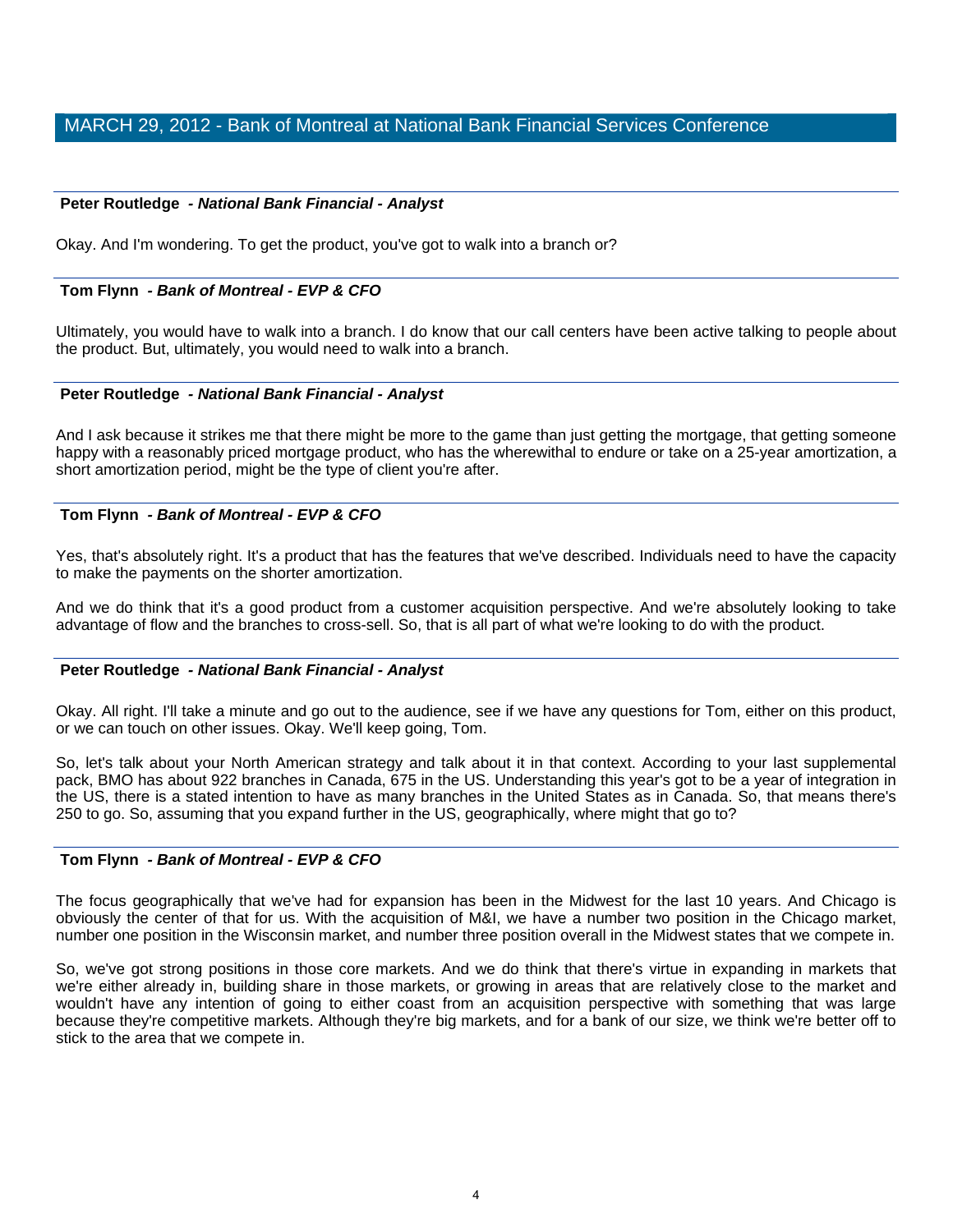And as we look out from our Chicago base, I would say that we look more south and a little west than we do east. And the parts of the US that are east are generally more troubled economically than the environment that we see in the area that we compete in now in the center Midwest or in the South.

### **Peter Routledge** *- National Bank Financial - Analyst*

So, sort of like a Route 66 strategy.

## **Tom Flynn** *- Bank of Montreal - EVP & CFO*

I guess so.

### **Peter Routledge** *- National Bank Financial - Analyst*

Okay.

## **Tom Flynn** *- Bank of Montreal - EVP & CFO*

But, we are focused on the integration right now, as you said, and we've got work to do over the balance of the year on the integration, and we're very much focused on that.

The other thing I'd say about our acquisition strategy is that we have been disciplined through time. We talked about growing our US business well before we did an acquisition of consequence. And so, while we do want to continue to grow, we equally feel a strong need to make sure that the growth comes at a good price and with good economic returns.

## **Peter Routledge** *- National Bank Financial - Analyst*

Since we're in the US, let's talk about your footprint there. I think BMO has a Midwestern strategy, but, the US Midwest is very varied economically. Can you talk about BMO's specific economic prospects, not of the Midwest but of BMO's footprint in the Midwest?

## **Tom Flynn** *- Bank of Montreal - EVP & CFO*

We think it's a very good story. The first point would be that it's a big market, the GDP of the states that we operate in is bigger than the GDP of Canada. So, it's a big market.

The unemployment rate is lower than the unemployment rate of the US overall by about 50 basis points. The GDP growth rate is about in line with the overall average in the US, and the personal income level in Illinois and Wisconsin, our two largest markets, is well above the Midwest average.

So, demographically and economically, we think it's a good region. The lower-growth parts of the Midwest are really further east again. And we've looked at things over time further east in both Michigan and Ohio and have concluded that those things didn't make sense because the environment is tougher. And part of the reason that we would look to look more south and a little west is because we think that's going to continue for some time.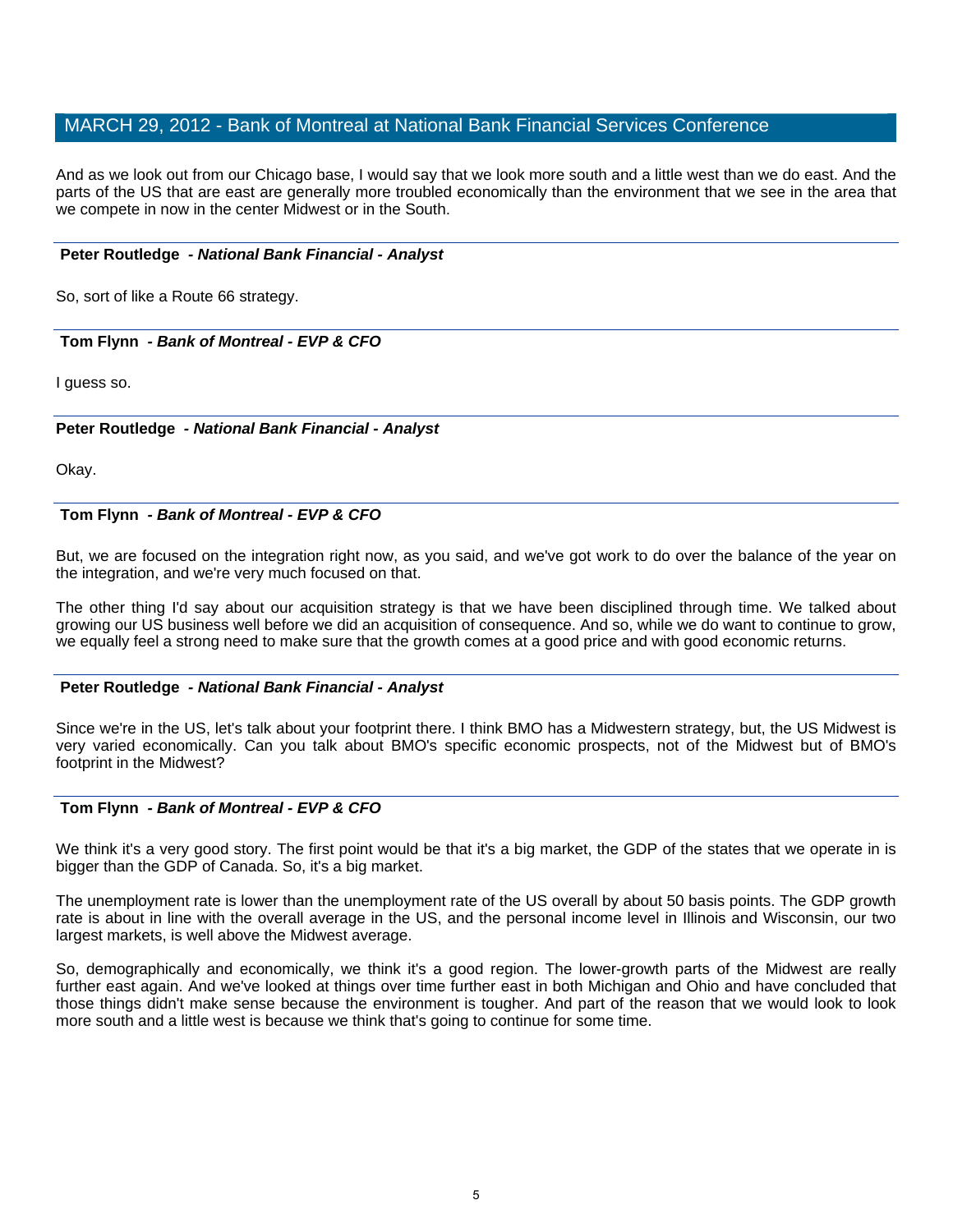So, the region is doing well and has a nice diversified economy as well. So, there's a good manufacturing base, good agricultural base, which is doing very well, and in Chicago, a very vibrant metro market, which is the third largest in the US.

#### **Peter Routledge** *- National Bank Financial - Analyst*

Looking at your US regulatory filings, I noticed just quarter over quarter, so third quarter to fourth quarter 2011, overall loans were flat, yet in your last quarter ending in January, you talked about having \$1 billion in organic new commercial and industrial loan growth in the US. So, can you talk about the dynamics about what's happening in your loan book right now? And then assuming you keep the same momentum or maybe improve it through the balance of the year, how will that balance sheet develop later this year?

## **Tom Flynn** *- Bank of Montreal - EVP & CFO*

We did have positive growth in our commercial book in the BMO first quarter. Our US regulatory filings are on a different month end. And so, the numbers don't totally jive. Basically what we see is a retail book that is flat, maybe down a little bit, which is consistent with the overall environment, given US consumer deleveraging, and we think that's going to continue through the balance of the year.

We have a relatively small runoff commercial real estate portfolio from the M&I acquisition that will continue to runoff over the next year to two years. That portfolio was about \$3 billion in size, so not that large, but it will have some negative drag on the overall growth rate that you see.

And away from that, the core C&I portfolio is starting to show nice growth. So, we had over \$1 billion since Q3 of last year, which is an annualized growth rate of about 14%. And we're seeing encouraging signs there, good pipeline. And we would expect to see continued growth on the commercial side and net loan growth overall off that base over the balance of the year.

#### **Peter Routledge** *- National Bank Financial - Analyst*

So, you keep that 14% organic growth rate, assuming it continues, and that's a big assumption, but you'll have your commercial real estate portfolio run off. And now, all of a sudden, you will have material and noticeable...

## **Tom Flynn** *- Bank of Montreal - EVP & CFO*

…That would be the hope. And time will tell whether we keep the 14%. But, we're absolutely expecting growth in the core C&I portfolio.

#### **Peter Routledge** *- National Bank Financial - Analyst*

Okay. So, one aspect of that level of growth is credit risk. And have you -- has BMO adjusted at all the way it manages or takes on credit risk post M&I, heading into an environment where it might be a very advantageous time to be lending in your footprint?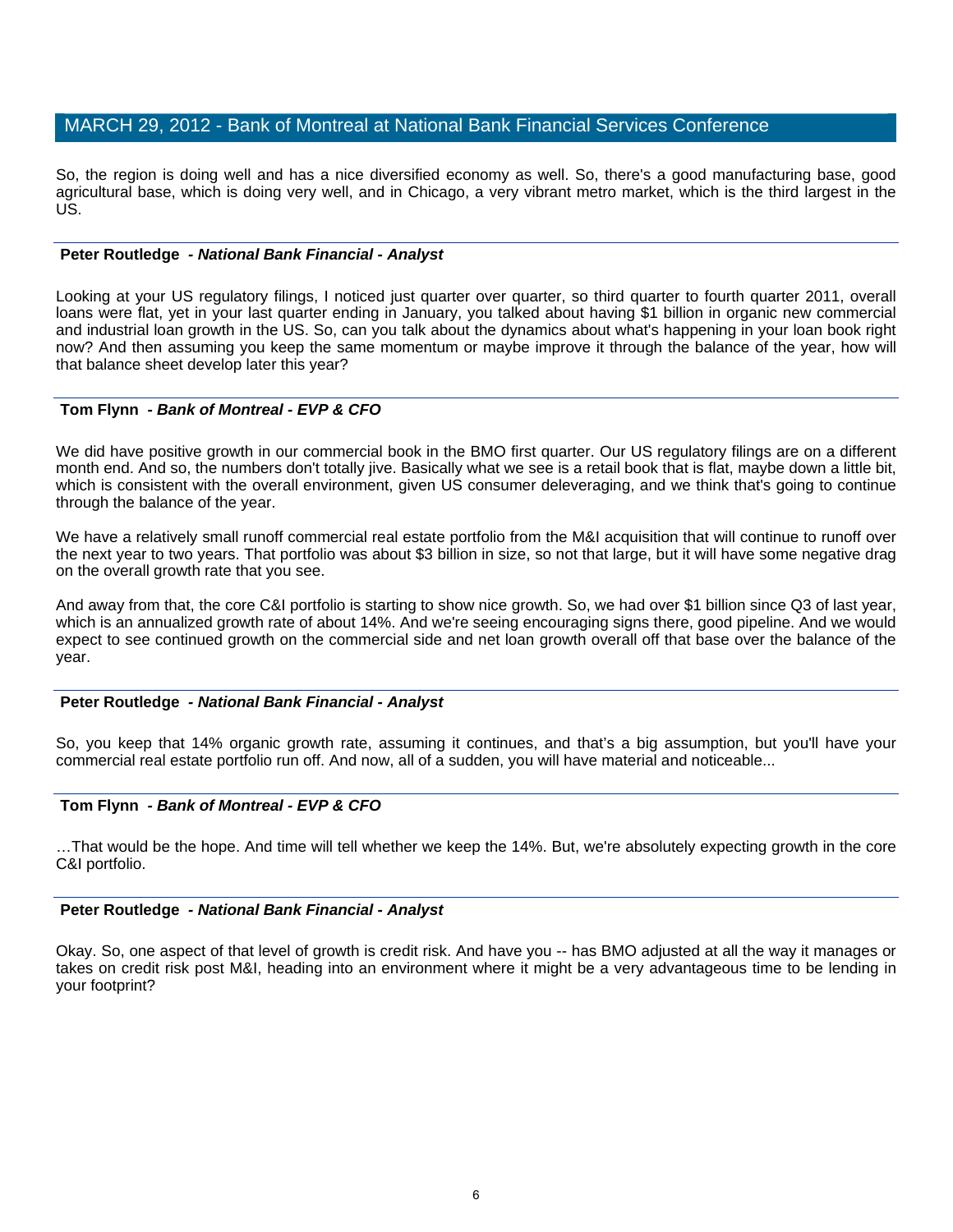### **Tom Flynn** *- Bank of Montreal - EVP & CFO*

 I would say no. One of our approaches to lending is that we like to be consistent through the cycle. And so, we haven't significantly changed our risk appetite in the US or in Canada. In the M&I business, they were overweight commercial real estate and overweight developer in particular. And so, that part of their portfolio has changed and will change. But, our approach to lending has continued to be pretty consistent and will be going forward.

### **Peter Routledge** *- National Bank Financial - Analyst*

Your colleagues from M&I, how much of a transition do they have to make to BMO's credit culture? I mean, was it big, or?

## **Tom Flynn** *- Bank of Montreal - EVP & CFO*

I'd say not that big with one exception. And their core C&I portfolio looked a lot like ours. And their approach to the business was very consistent. And so, there, there's not a big change in the way business gets done or the kind of business that we're doing. And so, it's pretty much business as usual.

On the developer side of the business, they were running that portfolio off. And there was a significant change through time. And the aggressive lending that they were doing in that portfolio won't come back. And that decision was made years ago. And we've, I would say, reinforced it.

And on the retail side of the business, there really wasn't that significant a difference.

So, they had a portfolio that absolutely had issues. But, I think everyone recognized that that didn't work out well. And it made sense to change.

#### **Peter Routledge** *- National Bank Financial - Analyst*

Okay. And probably a good time to go back out and see if we have any questions for Tom. You'll have one or two more chances. So, keep thinking of questions.

We'll go over to the bank's Private Client Group strategy, which you've seen pretty good earnings momentum in that segment over the last couple years. And that is in part just good organic growth combined with usually accommodative markets. And you've expanded PCG's product line to include more life insurance. That was following the AIG life insurance product sale or product acquisition.

But, one thing that line of business creates is earnings volatility in this interest rate environment. So, how are you managing -- or as CFO, how are you looking at that business, the life insurance business and the volatility it brings into PCG?

## **Tom Flynn** *- Bank of Montreal - EVP & CFO*

Well, I'd say we have done things to reduce the volatility and continue to focus on that. And those things include increasing the amount of credit assets in the portfolio away from governments, which gives us a pickup in spread, which helps mute the volatility. Extending the term of our asset duration to reduce the mismatch between asset term and liability term.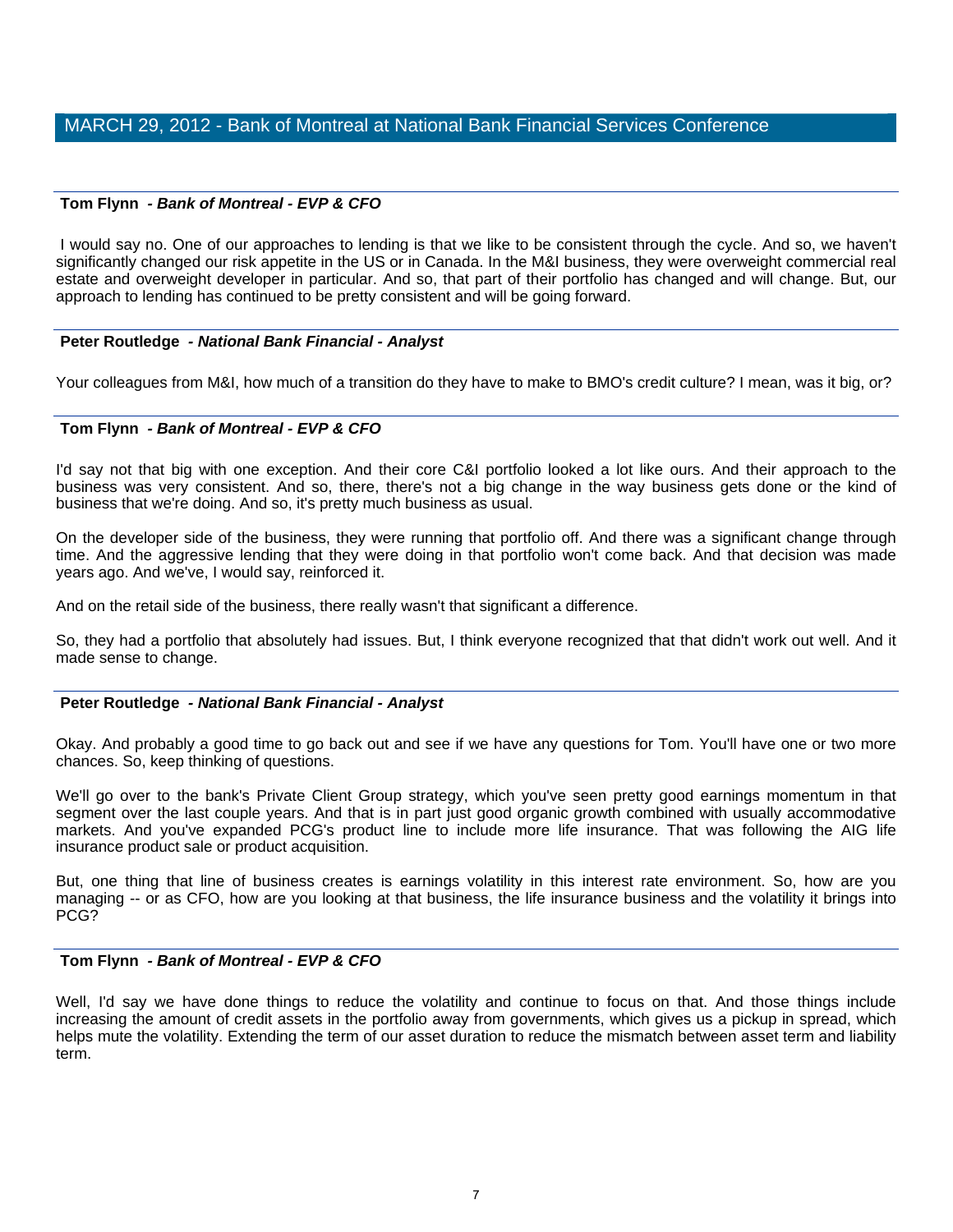And what we haven't done is we haven't stopped the business from growing. And our view has been that, although we do have exposure to rate movements, the exposure isn't outsized in the context of the overall earnings of the bank. And the sensitivity is about \$9 or \$10 million of revenue for every 10 basis points move in rate. So, it's not trivial, but it's not huge either in the context of the bank.

And at this point, we've kind of ridden the exposure down as rates have declined. And the hope is that rates are bottoming here. And we'll have some benefit as we move up.

We have tried to be pretty clear from a disclosure perspective about the impact of the exposure to rates in the business. So, we've talked about the core wealth performance away from insurance, which has been very strong. We've had very strong double-digit growth in income for the last I think six quarters.

And we're really happy with how the acquisition of the AIG business has gone. We bought that business at just a snick over book, sort of at a bad time for AIG. And life insurance businesses, as you know, are typically sold at two times book give or take. So, we paid a great price. The business is earning a good return on capital. And there's a nice connection to our wealth businesses. And we think we can manage the distribution well.

And there's a direct component to the business, which has benefited from association with the BMO brand. So, overall, the acquisition's been good. The business fits with our strategy, the returns are just fine, the volatility has been a nuisance for sure at times. But, we think that, given the size, it's not outsized.

## **Peter Routledge** *- National Bank Financial - Analyst*

But, it strikes me the volatility is just a nuisance. And you're competing against large life insurance companies where that volatility is far more than a nuisance. It's a major threat to capital. So, how much of a growth business does this become, assuming rates stay reasonably low over the next couple of years?

## **Tom Flynn** *- Bank of Montreal - EVP & CFO*

I'm not sure that the rate environment itself would result in us having a fundamentally different growth profile than the bigger insurers. And we want to earn a good return on the business that we're writing in the environment that we're dealing in. And that's a competitive market, even at today's low rates across most of the products that we're involved in. So, we do think we'll have above average growth. But, I don't think it'll come from a different risk tolerance, given the exposure to rates.

We think it will come from leveraging our wealth distribution and also the brand association on the direct side of the business with the BMO brand, which consumers take comfort from and like.

## **Peter Routledge** *- National Bank Financial - Analyst*

Okay. Take a minute and just talk about capital and liquidity, which I'm sure you probably think about from time to time in your role. You've already met the Basel III requirements. How will additional counterparty credit risk charges impact BMO's position on Basel III? And then what mitigation strategies exist for next year?

## **Tom Flynn** *- Bank of Montreal - EVP & CFO*

So, we've already met the Basel III requirements, as you noted. We have a Basel III common equity ratio at the end of Q1 of 7.2%, better than the 7% requirement. We do think banks will run well above the 7% ultimately. So, we expect that ratio to grow through the year.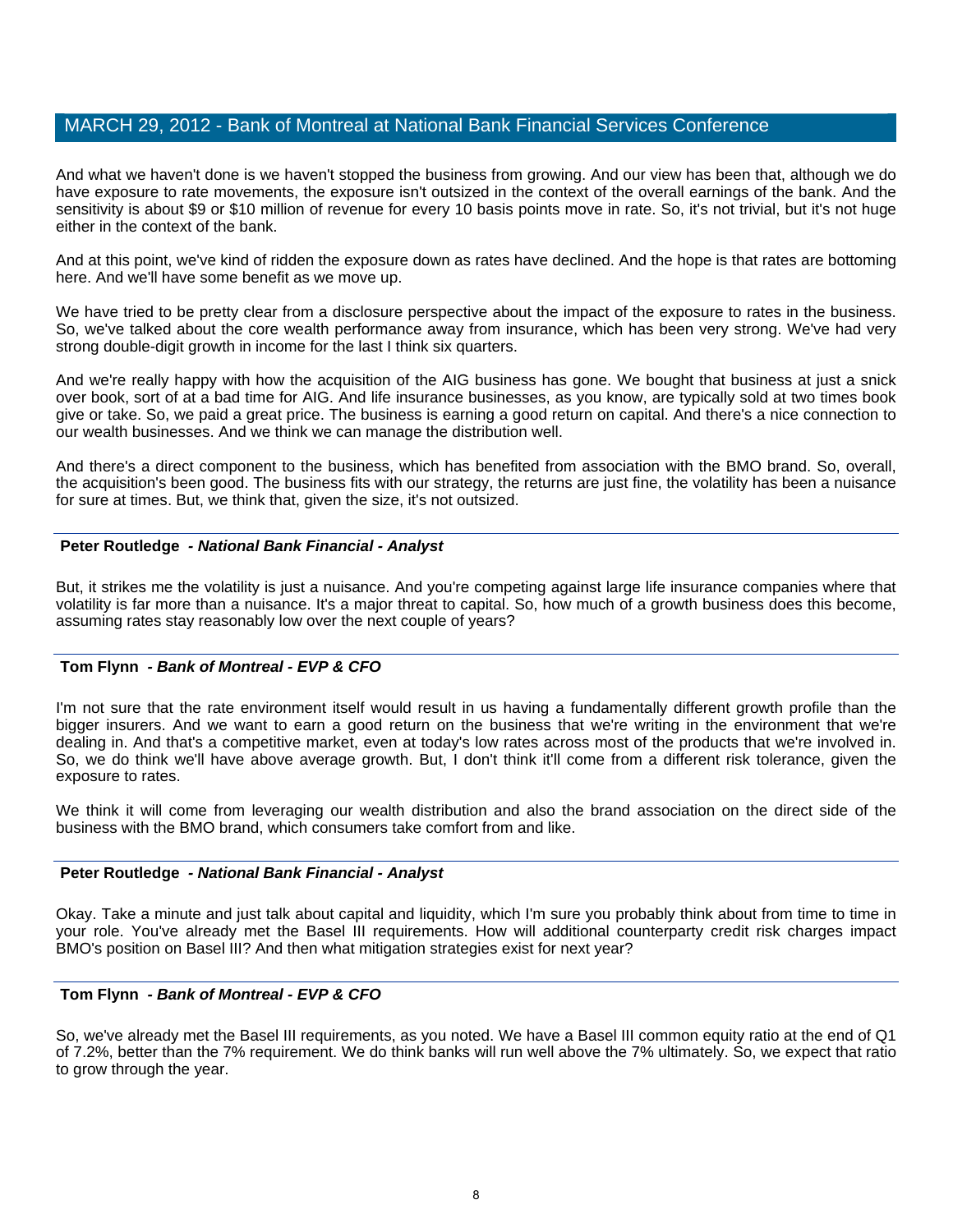Included in the 7.2% ratio is an RWA number of about \$14 billion for counterparty credit risk. So, it's a fully loaded number for counterparty credit risk. And over time, we expect that number will come down pretty noticeably as a result of moving to advanced models and moving derivative activity to clearers.

And that's going to take some time. And by sort of into 2014, ex-growth in the business, there's a good chance that the \$14 billion will be cut in half through the combination of those two things. So, there's meaningful upside, assuming that all plays out to the ratio. And every \$1 billion of RWA is about 3.5 points on the common equity ratio.

## **Peter Routledge** *- National Bank Financial - Analyst*

So, there's some meaningful capital reduction as this OTC counterpart, central counterparty comes in. Excluding earnings growth...

## **Tom Flynn** *- Bank of Montreal - EVP & CFO*

That's right, which will come through over time.

## **Peter Routledge** *- National Bank Financial - Analyst*

Yes. Okay. Less well understood I think is the Basel III liquidity rules, which have a much longer phase-in period, but which do I think have a material impact on any bank's funding strategy. So, how do you anticipate BMO's funding strategy evolves over time? Are you just going to have to pay higher cost of funding?

## **Tom Flynn** *- Bank of Montreal - EVP & CFO*

Well, I hope not. I guess the first thing I'd say is that our principles behind our liquidity risk management are completely aligned with the Basel liquidity rule principles.

There are differences, though, in sort of the severity of the assumptions that underlie the Basel rules. And I think for the industry generally, they will result in higher levels of liquidity and more term funding being required.

I don't think that those rules will result in significant deposit margin compression because, while deposits will be more valuable under the new Basel rules, they've always been a thing of beauty. And deposits are wildly profitable or nicely profitable....

#### **Peter Routledge** *- National Bank Financial - Analyst*

… Except in today's environment.

## **Tom Flynn** *- Bank of Montreal - EVP & CFO*

Except in today's environment. But, even in today's environment, on a risk-adjusted basis, the return on capital, given that there isn't any capital, is very attractive. And clearly, they're a relationship product, and so you've got to look at things on a total relationship basis.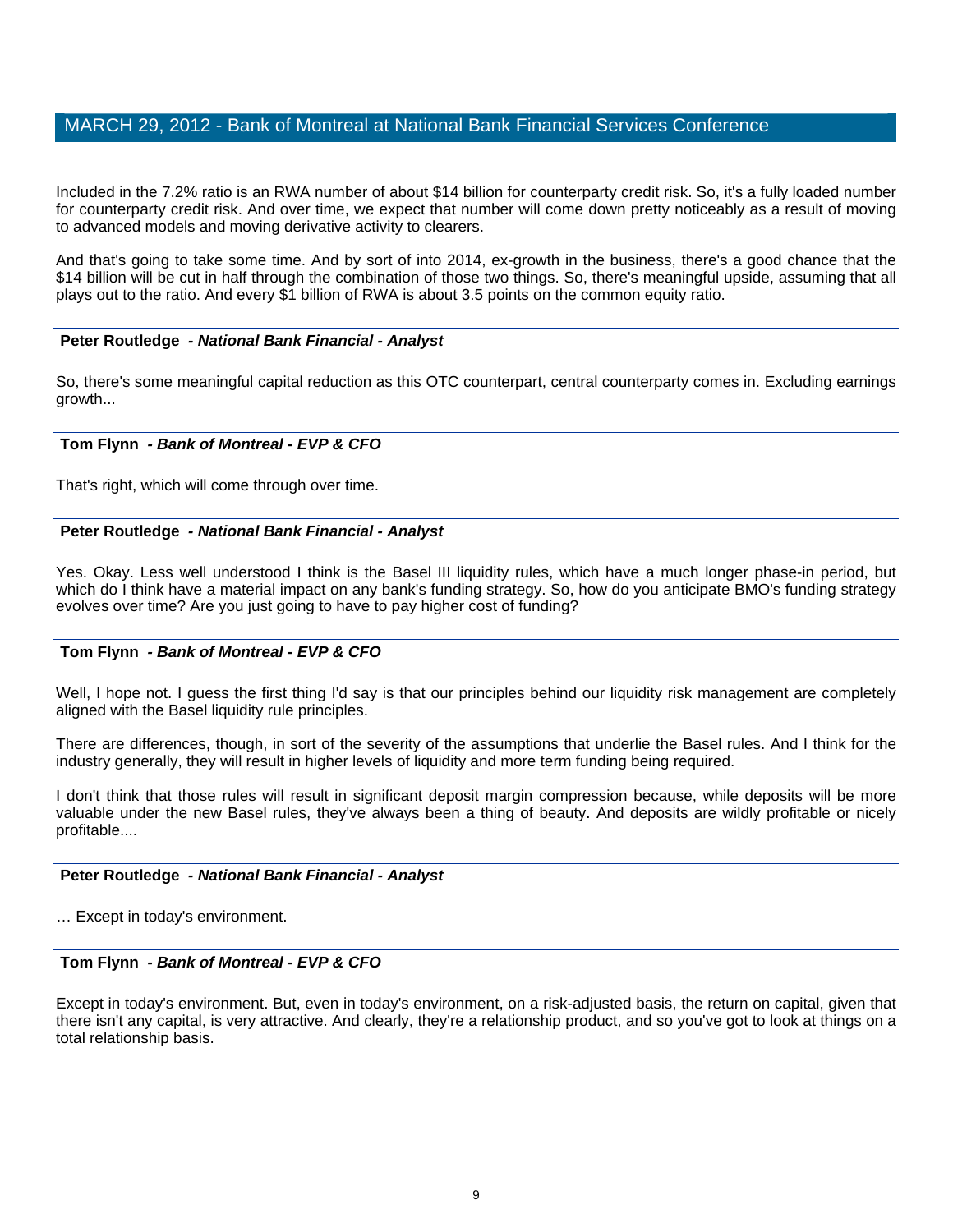But, I think the point I'm trying to make is that deposits have always been a very attractive product. They'll continue to be a very attractive product under the new Basel liquidity rules when they get phased in. And the result that they will be somewhat more attractive I think doesn't fundamentally change their character and, to me, shouldn't change the margins that go with them.

What will change is banks will have more term funding. And so, at the margin, subject to how that gets passed onto customers, there's the potential for some margin compression.

The liquidity rules have not yet been established definitively, as you know. So, the Basel Committee has said that the framework is set. But, there will be changes to some of the parameters that are used in the calibration. And that will play out we think over the balance of the year for implementation in 2015. So, it's all a bit away.

### **Peter Routledge** *- National Bank Financial - Analyst*

Okay. As banks term their funding out more, pretty much every Canadian bank runs a gap where they have more domestic loans than domestic deposits, which implies that, excluding everything else, the cost of funding that gap will go up under Basel III. How do you currently allocate the cost of funding that gap into the P&C bank? And will you change that allocation method at all in light of the Basel III liquidity rules?

## **Tom Flynn** *- Bank of Montreal - EVP & CFO*

We currently fully charge the business for the cost of the term funding that's required to support the business. So, in our retail businesses…well, really Canada only right now because, in the US, we're in a net deposit position, there are net assets that we fund away from customer deposits. We fund all of those loans with term money, none with short-term money, and the cost of that term funding is passed on.

So, the Basel rules won't impact the profitability of the business in any way sort of in that small circle. There will be some additional supplemental liquidity requirements that go along with loan commitments and deposit runoff risk factors that will result in some incremental charge. But, the basic framework, again, is consistent with the new Basel rules and fully charges to the business the cost of the term funding that's required.

## **Peter Routledge** *- National Bank Financial - Analyst*

The P&C banking segment in some respects already feeling the pinch from terming out your funding, will look at the deposit as more attractive and start competing more aggressively for it.

## **Tom Flynn** *- Bank of Montreal - EVP & CFO*

It takes us back to the earlier conversation. And I'm not sure that will be the case because, again, the product is already a very attractive product, and I don't think that many banks are leaving much on the table in terms of the way they're competing for deposits.

So, the deposits will be more attractive under the new Basel rules. But, they're already so attractive that I'm not sure that incremental amount results in a meaningful change in the pricing environment or the competitive environment.

#### **Peter Routledge** *- National Bank Financial - Analyst*

Right. Okay. Well, we have a few minutes left. We have a question here.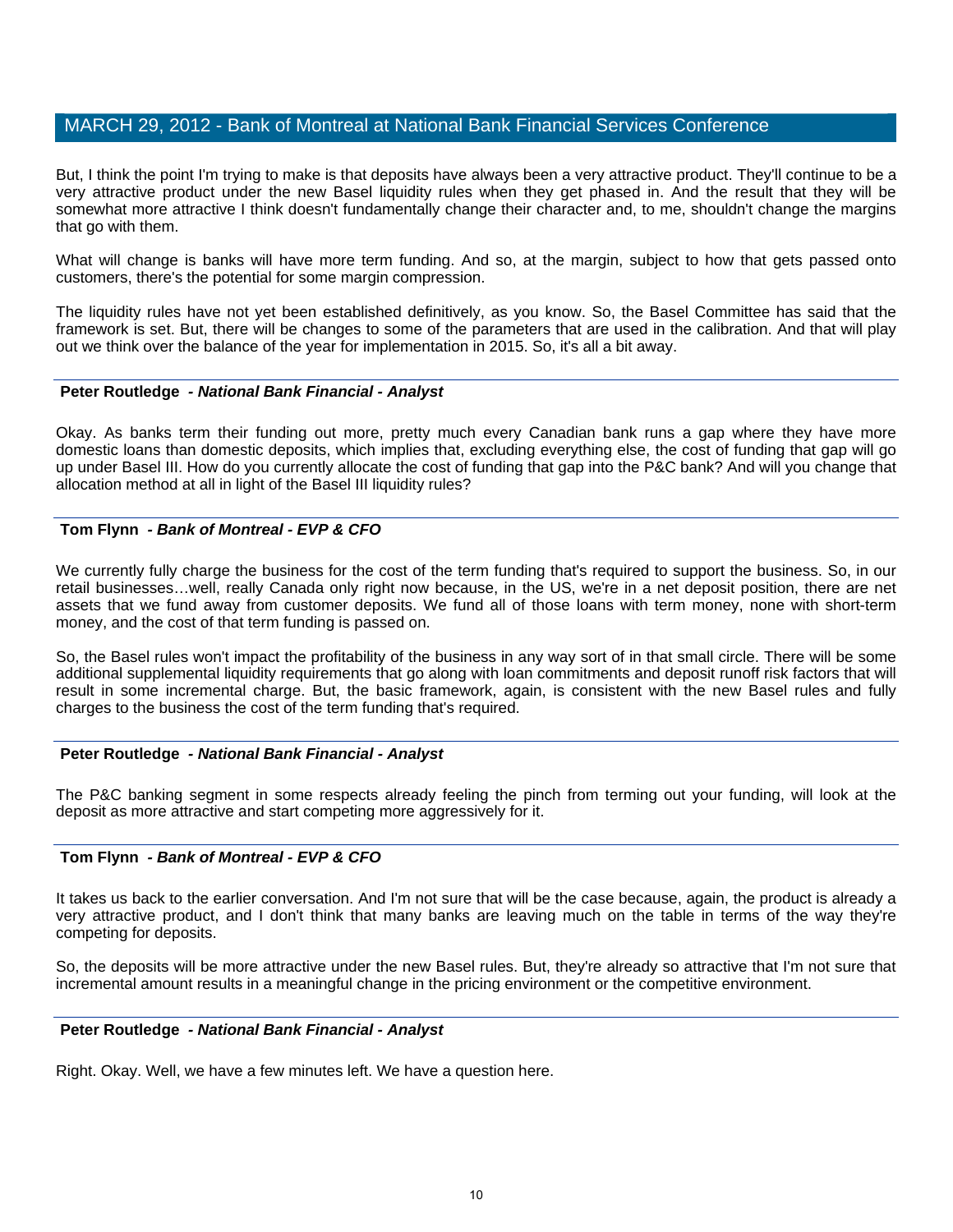#### **Unidentified Audience Member**

Since you guys were talking about cost of funding, as subordinated debt in your capital structure loses its capital treatment as the years go on and Basel III -- I mean, we've been to an NVCC sort of issuance for capital and given that the cost of NVCC's probably going to be higher than that of sub-debt, what's your sort of bias towards sticking with deposit notes to fill in that gap versus using NVCC to gain capital treatment as well as being able to fund your loans in that gap?

### **Tom Flynn** *- Bank of Montreal - EVP & CFO*

Yes, I'd say a couple of things. I think since the financial crisis, the market generally and banks and regulators and rating agencies have paid more attention from a capital perspective to the core common equity capital ratio than either a tier one ratio or a total capital ratio.

And so, over time, my expectation is that non-common capital, including sub-debt, will form a smaller portion of the capital structure than it pre-downturn. And given how our capital structure is currently configured, we've got enough non-common capital to last us under the grandfathering rules under Basel for some time.

And our focus from a funding perspective will be more on senior notes than NVCC kinds of capital. And I don't think we'll be one of the first banks to go down that route. And through time, I think the issuance will be small as it relates to the noncommon part of the capital structure relative to what it has been historically.

### **Peter Routledge** *- National Bank Financial - Analyst*

You have another question for Tom? Okay. I'm going to, Tom, jump over to capital markets and just ask about BMO Capital Markets' North American wholesale strategy. I think people are pretty familiar with your Canadian business, which is quite strong and quite profitable. But, you -- BMO has made a push into the United States and has a midcap strategy. Can you talk about the state of that strategy right now?

And I think last quarter -- last four quarters' net income from BMO Capital Markets in the US was \$84 million. And what do you see as a good goal for this business in 2013?

## **Tom Flynn** *- Bank of Montreal - EVP & CFO*

Sure. So, we have been investing in the business basically through upgrading talent, and building out distribution. And we were able to do that through the downturn when there were basically opportunities to attract talent. And we've been happy with the way that we've built out distribution on the equity side and on the debt side. And we've increased the alignment between our research, our investment banking, and our distribution to create better verticals in sectors that we want to compete in.

So, we feel good about the fundamental competitiveness of the business. We think it's important to have a good US business to be relevant to some of our clients in Canada who want to have a North American perspective on things. So, there's some synergy with the Canadian business that flows from the US business. And we're looking forward to the investments that we've made fully paying off.

And the level of income that we're getting from the capital market business in the US reflects the cost base of the investments but not the full revenue potential, takes a few years for teams to gel and the brand to build and the revenue to follow. And we think we've got the base in place to allow for that.